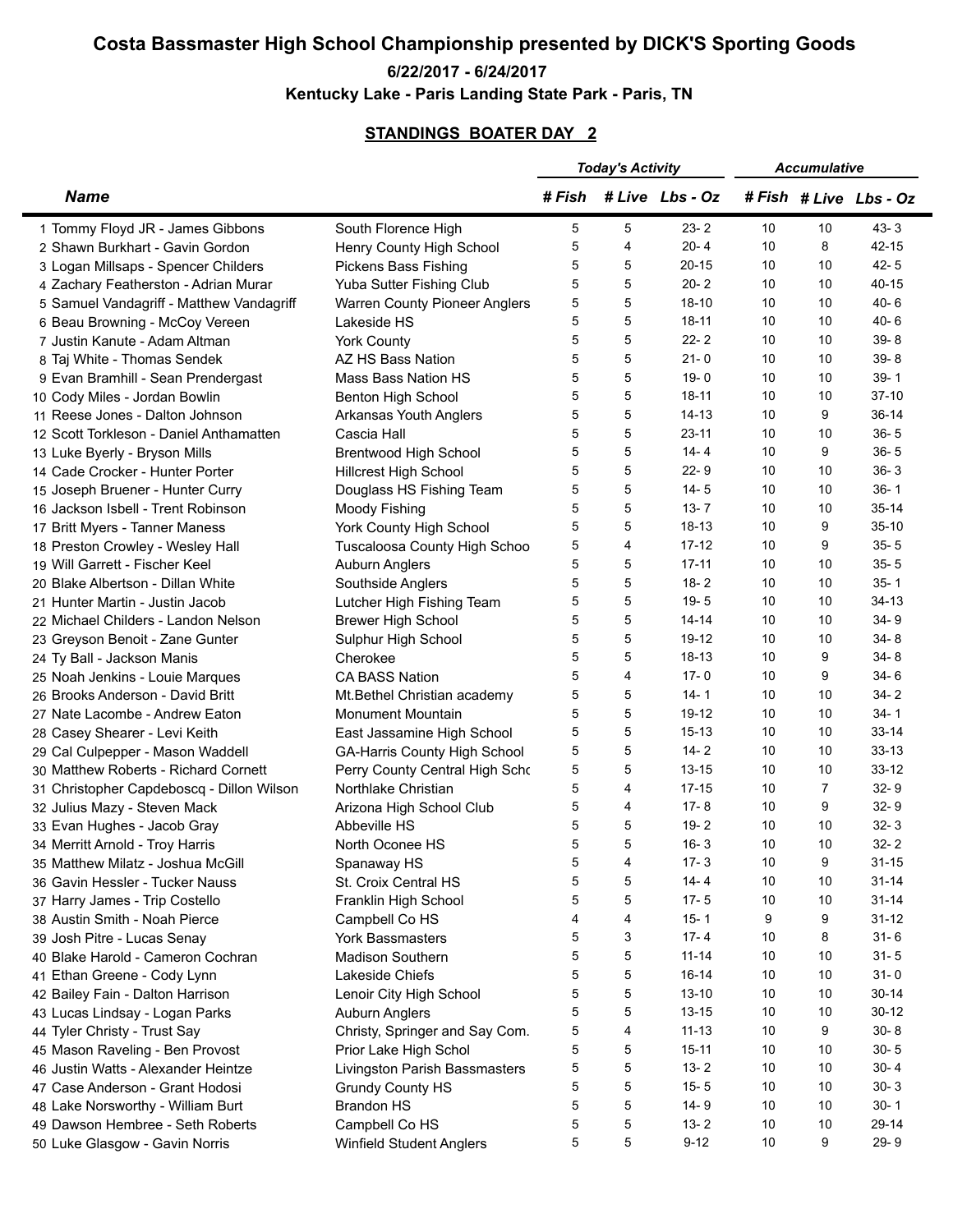|                                                                       | <b>Today's Activity</b> |                           | <b>Accumulative</b> |                |                |                    |
|-----------------------------------------------------------------------|-------------------------|---------------------------|---------------------|----------------|----------------|--------------------|
| <b>Name</b>                                                           |                         |                           | #Fish #Live Lbs-Oz  |                |                | #Fish #Live Lbs-Oz |
| 51 Josh Lee - Mason Cizek<br>Karns Bass Fishing Club                  | 5                       | 5                         | $17 - 8$            | 10             | 10             | $29 - 4$           |
| 52 Trevor St. John - Craig Wilson<br>Campbell Co HS                   | 5                       | 5                         | $12 - 12$           | 10             | 10             | $29 - 3$           |
| 53 Parker Reed - James Gravitte<br>Sale Creek Middle High             | 5                       | 5                         | $19 - 9$            | 9              | 9              | $29 - 1$           |
| 54 Cap Massey - Jade Massey<br>NM-Mesilla Valley Bass Anglers         | 5                       | 5                         | $12 - 1$            | 10             | 10             | $28 - 14$          |
| Lakeville High School<br>55 Matt Stearns - Reid Saarela               | 5                       | 5                         | $10 - 4$            | 10             | 10             | $28-13$            |
| <b>Marrietta Bassmasters</b><br>56 Foster Dubroc - Caleb Straight     | 4                       | 4                         | $11 - 3$            | 9              | 9              | $28-13$            |
| Eagan High School<br>57 Brian Linder - Nathan Thompson                | 5                       | 4                         | $17 - 9$            | 10             | 9              | $28-13$            |
| 58 Zach Vielhauer - Remington Wagner<br>Kickback High School Club     | 5                       | 5                         | $16 - 4$            | 10             | 10             | $28-12$            |
| 59 Logan Henderson - Steven Swann<br>Springville Anglers              | 2                       | $\overline{2}$            | $4 - 8$             | $\overline{7}$ | $\overline{7}$ | $28 - 4$           |
| 60 Connor Nimrod - Dylan Nimrod<br>De Soto Bass Team                  | 3                       | 3                         | $8 - 5$             | 8              | 8              | $28 - 2$           |
| 61 Davey Warf - Kaleb James<br>Sale Creek Anglers                     | 5                       | 5                         | $17 - 7$            | 10             | 10             | $28 - 1$           |
| 62 Christopher Miller - Bryant Cooper<br>Tellico Plains High School   | 5                       | 5                         | $9 - 15$            | 10             | 10             | $28 - 0$           |
| 63 Gunner Wilson - Zach Manneback<br>Hartland Eagles Bass Club        | 5                       | 5                         | $13 - 0$            | 10             | 9              | $28 - 0$           |
| 64 Hunter Courvelle - Alex Erickson<br>Sam Houston High School        | 5                       | 5                         | $15 - 2$            | 10             | 10             | $27 - 14$          |
|                                                                       | 5                       | 5                         | $16 - 0$            | 9              | 9              | $27 - 7$           |
| Lovejoy High School<br>65 Daniel Helsley - Jackson Hall               | 5                       | 5                         | $15 - 13$           | 10             | 10             | $27 - 5$           |
| Clayton High School<br>66 Zachary Bray - Jake Stamps                  |                         | 5                         | $20 - 8$            | 8              | 8              | $26-15$            |
| 67 Tucker Weidler - Chace Gregory                                     | 5                       |                           |                     |                |                |                    |
| 68 Jake Beihoffer - Bailey Faires<br>Soddy Daisy HS                   | 4                       | $\overline{\mathbf{4}}$   | $15 - 5$            | 9              | 9              | $26-14$            |
| 69 Logan Waidelich - Gabe Clow<br><b>Brainerd HS</b>                  | 5                       | 5                         | $18-13$             | 9              | 9              | $26-13$            |
| 70 Samuel Bergeron - Andres Barletta<br><b>Ascension Anglers</b>      | 5                       | 4                         | $11 - 4$            | 10             | 9              | $26-13$            |
| 71 Landon Owens - Caleb Mayfield<br>Marion High School                | 5                       | 5                         | $14 - 4$            | 10             | 10             | $26-10$            |
| 72 Garick Robinson - Micah Bryant<br>Sequoyah High School             | 5                       | 5                         | $13 - 12$           | 10             | 10             | $26 - 9$           |
| 73 Gavin Ainslie - Collin Gregory<br>Central HS                       | 5                       | 5                         | $14 - 3$            | 10             | 10             | $26 - 6$           |
| West Harrison HS Bass Team<br>74 James Willoughby - Ashton Saucier    | 5                       | 5                         | $14 - 0$            | 10             | 10             | $26 - 5$           |
| 75 Michael Bonadona - Trent Tullier<br><b>Brusley High School</b>     | 5                       | 5                         | $12 - 12$           | 10             | 9              | $26 - 5$           |
| 76 Casey Trosclair - Levi Areno<br>Sulphur High School                | 5                       | 5                         | $13 - 4$            | 10             | 10             | $26 - 4$           |
| 77 Brandsford Dean - Austin Goins<br>Rhea County High School          | 5                       | 5                         | $11 - 15$           | 10             | 10             | $26 - 3$           |
| 78 Alex Wiczek - Max Wiczek<br>Elk River Fishing Team                 | 5                       | 5                         | $12 - 10$           | 10             | 10             | $26 - 0$           |
| 79 Wesley Gore - Blake Davenport<br>Jemison HS                        | 5                       | 5                         | $12 - 0$            | 10             | 10             | $25 - 11$          |
| 80 Tyler Gavlick - Benjamin King<br>Susquehanna Valley Fishing Te     | 3                       | 3                         | $7 - 9$             | 8              | 8              | $25-10$            |
| 81 Grayson Hanson - Blayne Gunnells<br>Pell City High School          | $\overline{2}$          | $\overline{2}$            | $9 - 7$             | $\overline{7}$ | $\overline{7}$ | $25 - 4$           |
| 82 Adam Puckett - Keaton Greenawald<br>Southside Anglers              | 5                       | 5                         | $12 - 14$           | 10             | 10             | $25 - 4$           |
| Susquehanna Valley Fishing Te<br>83 Joshua Mook - Andrew Henry        | 5                       | 5                         | $18 - 0$            | 8              | 8              | $25 - 3$           |
| 84 Stuart Roggli - Abbigail Roggli<br><b>Grundy County HS</b>         | 5                       | 5                         | $13 - 14$           | 10             | 10             | $25 - 0$           |
| Douglass HS Fishing Team<br>85 Jacob Bruener - Austin Brewer          | 5                       | $\,$ 5 $\,$               | $12 - 4$            | 9              | 9              | $25 - 0$           |
| 86 Cole Moore - Layken Moore<br>Anacoco High School                   | 5                       | 5                         | $15 - 0$            | 10             | 10             | $24 - 14$          |
| Abbeville HS<br>87 Daelyn Whaley - Molly Beauford                     | 5                       | 5                         | $12 - 2$            | 10             | 10             | $24 - 11$          |
| 88 Jace Ladner - Collin Ladner<br>Hancock High School                 | 5                       | $\overline{\mathbf{4}}$   | $10 - 14$           | 10             | 9              | 24-10              |
| Seymour HS<br>89 Garrett Bartlett - Ty Thompson                       | 4                       | 4                         | $11 - 5$            | 8              | $\overline{7}$ | $24 - 10$          |
| Walker Valley HS<br>90 Ezra Smith - Devin Howard                      | 5                       | 5                         | $10 - 2$            | 10             | 10             | $24 - 5$           |
| 91 Andrew Mitchell - Corey Waits<br>Dixie HS                          | 5                       | 5                         | $16 - 4$            | 8              | 8              | $24 - 4$           |
| 92 Seth Moser - Reilly Butler<br>Sequoyah High School                 | 4                       | $\overline{4}$            | $9 - 12$            | 9              | 9              | $23 - 0$           |
| 93 Jacob Bigelow - Trace Yeager<br>Shawano Bass Assassins             | 5                       | $\mathbf 5$               | $11 - 15$           | 9              | 8              | $22 - 14$          |
| 94 Adam Hutmacher - Brennan Swanson<br>Chamberlain High School        | 3                       | 3                         | $6 - 4$             | 8              | 8              | $22 - 11$          |
| 95 Kobe Thompson - Jagger Lindell<br>Renegades                        | 5                       | 5                         | $12 - 9$            | 10             | 10             | $22 - 2$           |
| 96 Jacob Woods - Austin Winter<br>Lenoir City High School             | 4                       | $\overline{\mathbf{4}}$   | $9 - 0$             | 9              | 9              | $21 - 15$          |
|                                                                       | 2                       | $\overline{2}$            | $4 - 5$             | $\overline{7}$ | $\overline{7}$ | $21 - 11$          |
| Raintree HS Angler Club<br>97 Tyler Eagan - Noah Lewis                |                         | $\overline{c}$            | $6 - 0$             |                | $\overline{7}$ | $21 - 11$          |
| Notre Dame Bass<br>98 Patrick Walsh - William Hinckley                | 3                       |                           |                     | 8              |                |                    |
| Upper Kanawha Valley Warriors<br>99 Dylan Fitzgerald - Cameron Carter | 3                       | $\ensuremath{\mathsf{3}}$ | $6 - 10$            | 8              | 8              | $21 - 5$           |
| 100 Hagen Cooley - George Dehoven II<br>DeRidder HS                   | 5                       | $\mathbf 5$               | $13 - 10$           | $\overline{7}$ | $\overline{7}$ | $21 - 5$           |
| 101 Stephen Cross Mathis - Evan Bowling<br>Broome High School         | 2                       | $\overline{2}$            | $13 - 1$            | 5              | 5              | $21 - 4$           |
| 102 Clay Garnder - Nate Somerstad<br>Rogers High School               | 4                       | $\overline{\mathbf{4}}$   | $8 - 6$             | 9              | 9              | $21 - 3$           |
| 103 Dalton Powell - Baylor Layne<br>Whitwell High School              | 3                       | 3                         | $9 - 3$             | 8              | 8              | $21 - 1$           |
| 104 Cameron Bankston - Spencer Minter<br>Whitwell High School         | 5                       | 5                         | $11 - 8$            | 8              | 8              | $21 - 0$           |
| 105 Ethan Perry - Chase Gibson<br><b>Bridgeport High School</b>       | 4                       | 4                         | $10 - 3$            | 9              | 9              | $21 - 0$           |
| Cassville Wildcats<br>106 Riley Fletcher - Gavin White                | 0                       | $\pmb{0}$                 | $0 - 0$             | 5              | 5              | $20 - 14$          |
| Chiles High School<br>107 Cody Russell - Jacob Siner                  | 5                       | $\,$ 5 $\,$               | $18 - 5$            | 6              | 6              | $20 - 9$           |
| 108 Tyan Massengale - Brandon Bates<br>Soddy Daisy                    | 3                       | 3                         | $9 - 2$             | $\overline{7}$ | $\overline{7}$ | $20 - 9$           |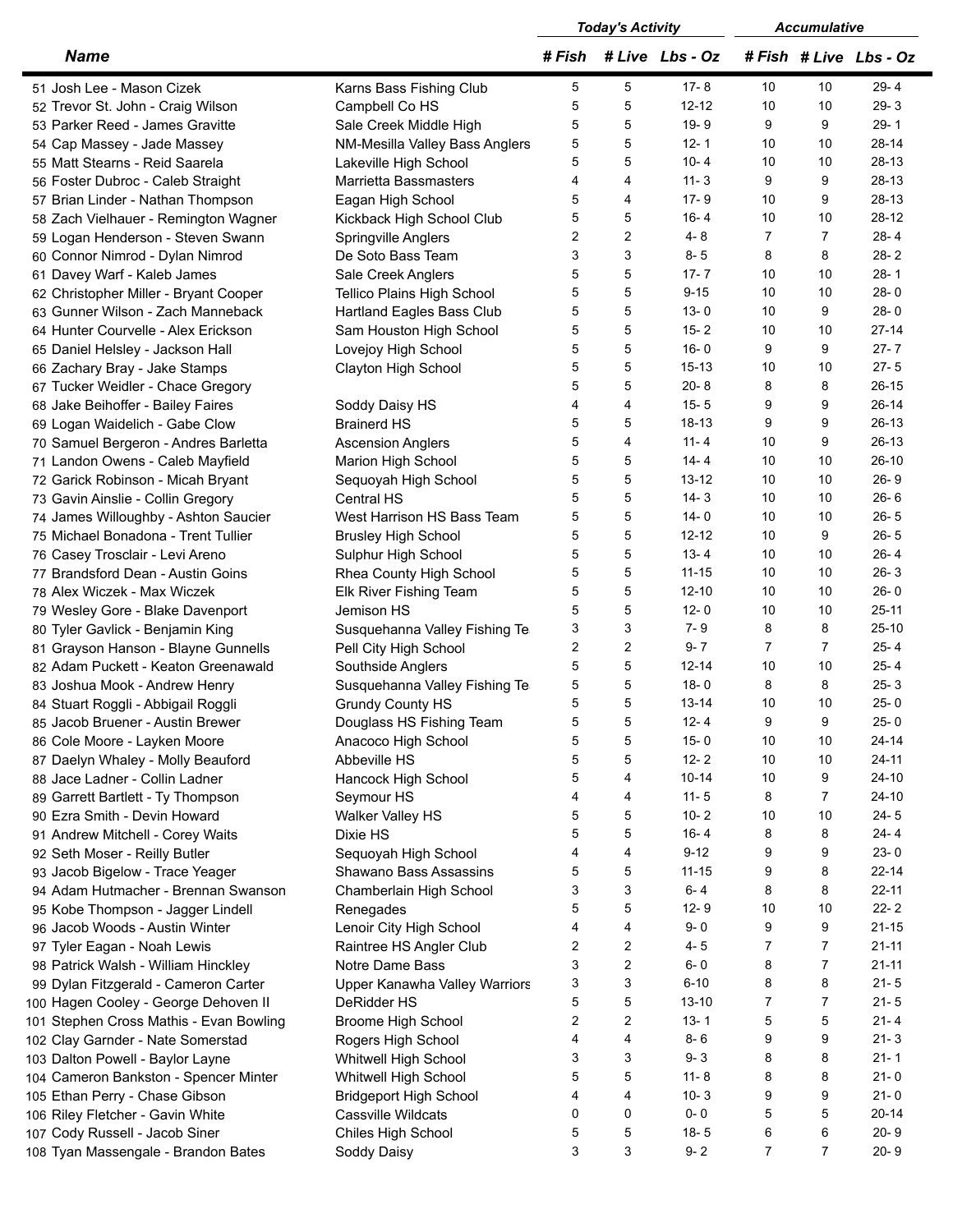|                                         |                                 | <b>Today's Activity</b> |                | <b>Accumulative</b> |                |                |                    |
|-----------------------------------------|---------------------------------|-------------------------|----------------|---------------------|----------------|----------------|--------------------|
| <b>Name</b>                             |                                 | # Fish                  |                | # Live Lbs - Oz     |                |                | #Fish #Live Lbs-Oz |
| 109 Levi Dyall - Bryce McCall           | Appling Christian Academy       | 4                       | 4              | $11 - 11$           | $\overline{7}$ | $\overline{7}$ | $20 - 7$           |
| 110 Jonathon Hodges - Thomas Bridges    | Mortimer Jordan HS              | 3                       | 3              | $7 - 6$             | $\overline{7}$ | $\overline{7}$ | $20 - 6$           |
| 111 Nick Gould - Joey Grogg             | Lewis County High School        | 5                       | 5              | $13 - 9$            | $\overline{7}$ | $\overline{7}$ | $20 - 4$           |
| 112 Hunter Conaster - Luke Patton       | York Bass Fishing Club          | 5                       | 5              | $11 - 0$            | 10             | 10             | $20 - 3$           |
| 113 Jacob Tarpley - Keigan Maturin      | Teurlings Catholic High School  | 5                       | 5              | $14 - 2$            | 8              | 8              | 19-15              |
| 114 Jackson Staib - George Carr         | Concord HS                      | 3                       | 3              | $8 - 9$             | $\overline{7}$ | $\overline{7}$ | 19-15              |
| 115 Thomas Heinen - Brock Bila          | Topeka Capital City             | 5                       | 5              | $10 - 0$            | 10             | 10             | 19-15              |
| 116 Hunter Baird - Nick Davenport       | Capital HS Bass Club            | 5                       | 5              | $11 - 4$            | 9              | 9              | 19-11              |
| 117 Grant Bourque - Ethan Smart         | <b>Ascension Anglers</b>        | 3                       | 3              | $7 - 7$             | 8              | 8              | $19 - 7$           |
|                                         |                                 | 5                       | 5              | $11 - 0$            | 8              | 8              | $19 - 4$           |
| 118 Christian Greico - Sebastian Greico | HS Hawg Hunters                 | $\mathbf{1}$            | $\mathbf{1}$   | $1 - 15$            | 6              | 4              |                    |
| 119 Garrett McWilliams - Dalton Jones   | Discovery Christian School Lion |                         |                |                     | $\overline{7}$ |                | $19 - 3$           |
| 120 Grant Dees - Ben Freeman            | <b>Grundy County HS</b>         | 5                       | 4              | $10 - 1$            |                | 5              | $19 - 2$           |
| 121 Joey Dobbs - Garrett Flynn          | Southside Anglers               | 5                       | 5              | $13 - 1$            | $\overline{7}$ | $\overline{7}$ | $19 - 0$           |
| 122 John Adams Gray - Abby Montgomery   | Lakeside High School            | 1                       | $\mathbf{1}$   | $3 - 8$             | 6              | 6              | $18 - 15$          |
| 123 Ike Andrews - Jake Shattner         | <b>Benedictine College Prep</b> |                         | 1              | $3 - 8$             | 6              | 6              | 18-13              |
| 124 Mathew Windham - Branson Linder     | Pine City Anglers               | 4                       | 4              | $12 - 12$           | 6              | 6              | 18-13              |
| 125 Jason McMillan - Hunter Kogel       | Walker High School              | 3                       | $\mathbf{1}$   | $5 - 5$             | 8              | 5              | $18 - 8$           |
| 126 Ian Madere - Jordan Davenport       | East Baton Rouge Bassmasters    | 3                       | 3              | $7 - 10$            | 7              | $\overline{7}$ | $18 - 8$           |
| 127 Hunter White - CJ Guest             | NC HS Anglers Comm Club         | 4                       | 3              | $9 - 9$             | 8              | $\overline{7}$ | $18 - 7$           |
| 128 Brad Sampson - Austin Navarre       | Pearl River Central HS          | 5                       | 5              | $10 - 10$           | 8              | 6              | $18 - 6$           |
| 129 Lee Lambrecht - Nick Morrison       | Capital HS Bass Club            | 3                       | 3              | $6 - 3$             | 8              | $\overline{7}$ | $18 - 5$           |
| 130 Jaxon Brown - Jordan McCaleb        | Gardendale Rockets              | 2                       | $\overline{2}$ | $6 - 4$             | $\overline{7}$ | $\overline{7}$ | $18 - 2$           |
| 131 Josh Spurger - Cody Banks           | Cold Springs HS                 | 5                       | 5              | $16 - 2$            | 6              | 6              | $18 - 1$           |
| 132 Bryar Chambers - Tyler Pendergrass  | <b>Airport Marine</b>           | 4                       | 3              | $10 - 0$            | $\overline{7}$ | 6              | $18 - 0$           |
| 133 Cole Lamb - Tristan Weaver          | Melbourne Bearkatz              | 4                       | $\overline{4}$ | $13 - 14$           | 6              | 6              | $17 - 12$          |
| 134 Braeden Thurmond - Colby Thurmond   | Coffee County                   | 4                       | $\overline{4}$ | $6 - 12$            | 8              | 8              | $17 - 12$          |
| 135 Mason Peace - Blake Stephenson      | Clarks Hill Youth               | 3                       | 3              | $8 - 10$            | 7              | 6              | $17-10$            |
| 136 Hagen Speegle - Landon Graham       | Goodhope High School            | 1                       | $\mathbf{1}$   | $3 - 1$             | 6              | 6              | $17 - 9$           |
| 137 Hayden Pinho - Hunter Pinho         | Patterson High School           | 5                       | 5              | $15 - 2$            | 6              | 6              | $17 - 6$           |
| 138 Trent Lohr - Quinn Iden             | Southern Garrett                | 2                       | $\overline{2}$ | $4 - 4$             | $\overline{7}$ | $\overline{7}$ | $17 - 5$           |
| 139 James Cobbs - Justin Lowery         | Cullman High School             | $\overline{2}$          | $\overline{2}$ | $5 - 4$             | $\overline{7}$ | $\overline{7}$ | $17 - 2$           |
| 140 Ty Brooks - Brandon Brewer          | Grainger High School            | 2                       | $\mathbf{1}$   | $3 - 11$            | $\overline{7}$ | 6              | $17 - 1$           |
|                                         | <b>Ascension Anglers</b>        | $\overline{2}$          | $\overline{2}$ | $4 - 15$            | $\overline{7}$ | $\overline{7}$ | $16 - 15$          |
| 141 Cade Fortenberry - Brennan Edmond   |                                 | $\overline{2}$          | $\overline{2}$ | $10 - 5$            |                |                |                    |
| 142 Colby Reed - Jenna Albertson        | Southside Anglers               |                         |                | $13 - 7$            | 4              | 4              | 16-13              |
| 143 Reid Swann - Taylor Brown           | Rehobeth High School            | 5                       | 5              |                     |                | 7              | $16-12$            |
| 144 Kyle Palmer - Kyle Ingleburger      | <b>Grundy County HS</b>         | 0                       | 0              | $0 - 0$             | 5              | 5              | $16 - 9$           |
| 145 Louis Monetti - Frank Lucchese      | Christian Brothers Academy      | 1                       | 1              | $2 - 4$             | 6              | 6              | $16 - 0$           |
| 146 Lawson Graves - Cameron Glasscock   | Cullman High School             | 3                       | 3              | $6 - 15$            | 6              | 6              | $15 - 12$          |
| 147 Brett Wray - Kasey Anderson         | North Desoto High School        | 3                       | 3              | $5 - 11$            | $\overline{7}$ | $\overline{7}$ | $15 - 8$           |
| 148 Bryce Goff - Jonathan Waters        | Winter Haven HS                 | 0                       | 0              | $0 - 0$             | 5              | 5              | $15 - 6$           |
| 149 Carter Ball - Ethan Shaw            | Noblesville High School         | 5                       | 5              | $10 - 7$            | 8              | 8              | $15 - 5$           |
| 150 Logan Guy - Micah Hubbard           | Central HS                      | 0                       | 0              | $0 - 0$             | 5              | 5              | $15 - 3$           |
| 151 Shaw Sandy - Sam Bennett            | <b>Athens Anglers</b>           | 0                       | 0              | $0 - 0$             | 5              | 5              | $14 - 11$          |
| 152 Austin Birdwell - Matthew Weaver    | <b>Grundy County HS</b>         | 0                       | 0              | $0 - 0$             | 4              | 4              | $14 - 8$           |
| 153 Jarod Riddle - Collin Stahlman      | Oconee County High School       | 3                       | 3              | $9 - 0$             | 5              | 5              | $14 - 7$           |
| 154 Asa Robertson - Blake Delong        | <b>Warren County</b>            | 0                       | $\mathbf 0$    | $0 - 0$             | 4              | 4              | $14 - 4$           |
| 155 Kyle Roy - Jesse York               | Russell County HS               | 0                       | 0              | $0 - 0$             | 5              | 5              | $14 - 3$           |
| 156 Jeremy Bates - Joshua Holden        | <b>Bishop Brady HS</b>          | 0                       | 0              | $0 - 0$             | 5              | 5              | $14 - 2$           |
| 157 John-Murphy Day - Will Harding      | Corner High School              | 3                       | $\overline{2}$ | $8 - 3$             | 6              | 5              | $14 - 2$           |
| 158 Noah Belt - Lane Couch              | Kiowa HS                        | 5                       | 5              | $14 - 1$            | 5              | 5              | $14 - 1$           |
| 159 Noah Howard - Hunter Barbrey        | South Granville HS              | 5                       | 5              | $11 - 5$            | 6              | 6              | $14 - 1$           |
| 160 Colin Blanton - Joey Bloom          | Winter Springs HS               | 4                       | $\mathbf{1}$   | $8 - 4$             | $\overline{7}$ | 4              | $13 - 15$          |
| 161 Nolan Wright - Coltin Pool          | <b>Blanchard HS</b>             | $\overline{2}$          | $\overline{2}$ | $3 - 4$             | $\overline{7}$ | $\overline{7}$ | $13 - 7$           |
| 162 Noah Daczewitz - Hunter Hilger      | Sand Springs Sandite Bass Clu   | 0                       | $\mathbf 0$    | $0 - 0$             | 5              | 5              | $13 - 6$           |
| 163 Sam Morgan - Chandler Guffey        | <b>Grundy County HS</b>         | $\overline{c}$          | $\overline{2}$ | $6 - 11$            | 4              | 4              | $13 - 6$           |
| 164 Wyatt Sauder - Micah Ford           | Sequoyah High School            | 1                       | 0              | $2 - 3$             | 6              | 5              | $13 - 5$           |
| 165 Chase Herndon - Heath Hardaway      | Christian Heritage HS           | 0                       | 0              | $0 - 0$             | 5              | 5              | $12 - 15$          |
|                                         |                                 | 0                       | 0              | $0 - 0$             | 5              | 5              | $12 - 12$          |
| 166 Brayden Campbell - Colton Kay       | Ripley High School              |                         |                |                     |                |                |                    |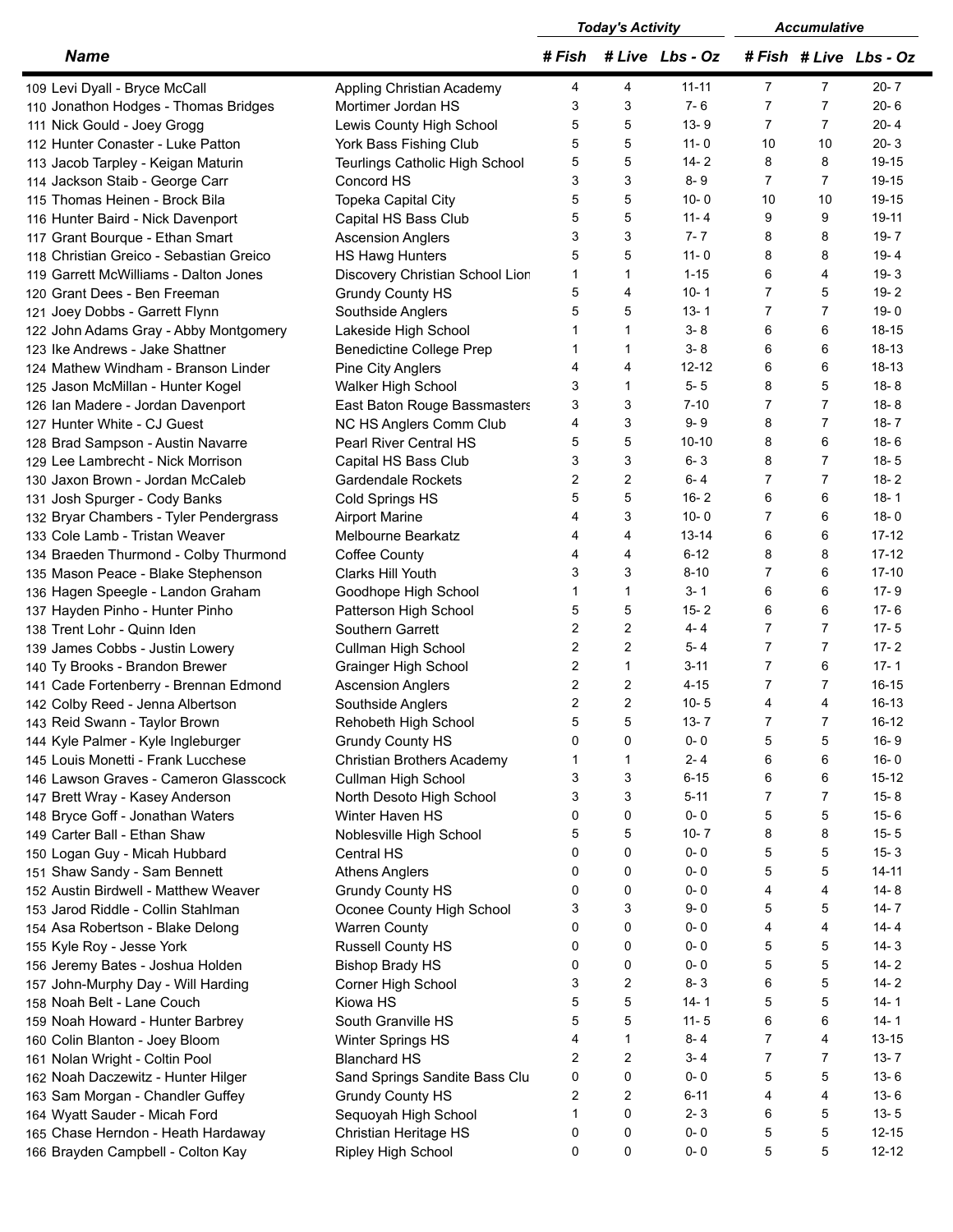|                                            |                                   | <b>Today's Activity</b> |                | <b>Accumulative</b> |                |                |                    |
|--------------------------------------------|-----------------------------------|-------------------------|----------------|---------------------|----------------|----------------|--------------------|
| <b>Name</b>                                |                                   | # Fish                  |                | # Live Lbs - Oz     |                |                | #Fish #Live Lbs-Oz |
| 166 Braxton Martin - Brandon Martin        | North Hall Fishing Club           | 0                       | 0              | $0 - 0$             | 5              | 5              | $12 - 12$          |
| 168 Gavin Koch - Matt Barnes               | Clifton-Clyde Eagle Anglers       | 2                       | 2              | $6 - 6$             | 5              | 5              | $12 - 11$          |
| 169 Morgan Miracle - Logan Miracle         | Garrard County HS                 | $\Omega$                | $\mathbf 0$    | $0 - 0$             | 5              | 5              | $12 - 9$           |
| 170 Brandon Brekke - Jake Burton           | Windsor High School               | $\overline{2}$          | $\overline{2}$ | $3 - 9$             | 6              | 6              | $12 - 8$           |
| 171 Eric Noyes - Mikey Reiss               | <b>Broken Arrow High School</b>   | $\overline{2}$          | 2              | 4-8                 | 6              | 6              | $12 - 7$           |
| 172 Tyler Derman - Marlin Paschal          | AZ HS Bass Nation                 | $\overline{2}$          | 2              | $4 - 5$             | 3              | 3              | $12 - 6$           |
| 173 Dalton Hibboard - Dalton Noble         | Perry County Central HS           | $\overline{2}$          | 2              | $4 - 7$             | 5              | 5              | $12 - 6$           |
| 174 Tyler Goss - Clayton Shaw              | South Granville HS                | 0                       | 0              | $0 - 0$             | 5              | 5              | $12 - 1$           |
| 175 Zach Temperly - Ashton Schmitt         | Seminole Jr Anglers               | 4                       | 4              | $9 - 1$             | 5              | 5              | $11 - 10$          |
| 176 Devin Page - Nicholas Page             | Magna Vista HS                    | $\overline{c}$          | 2              | $3 - 0$             | 6              | 6              | $11 - 7$           |
| 177 Jarrett kmiecik - Colton Kelle         | Star City HS                      | 3                       | 3              | $7 - 2$             | 5              | 5              | $11 - 7$           |
| 178 Craig Beucler - Jayson Lannon          | Timberlane Regional High Scho     | 1                       | $\mathbf{1}$   | $2 - 10$            | 5              | 5              | $11 - 4$           |
|                                            |                                   | 0                       | 0              | $0 - 0$             | 5              | 5              | $11 - 1$           |
| 179 Harley Owens - Emory Vinsant           | Campbell Co HS                    | 0                       | $\mathbf{0}$   | $0 - 0$             | 5              | 5              | $11 - 0$           |
| 180 Joseph Gorman - Nehemiah Glenn         | Lakeville High School             |                         |                | $0 - 0$             |                | 5              |                    |
| 181 Cameron Andrews - Luke Brown           | NC HS Bass Anglers                | 0                       | 0              |                     | 5              |                | $10 - 15$          |
| 182 Chase Parsons - Hayden Drucker         | <b>Hillcrest High School</b>      | 0                       | $\mathbf{0}$   | $0 - 0$             | 4              | 4              | $10 - 14$          |
| 183 Owen Marsh - Michael Anderson          | Rhode Island Bass Assassins       | 0                       | 0              | $0 - 0$             | 4              | 4              | $10 - 12$          |
| 184 Ryan Sweeney - Kaitlyn Reynolds        | Springville Anglers               | 4                       | 4              | $8 - 14$            | 5              | 5              | $10 - 12$          |
| 185 Kyler McKie - Michael Burch            | North Augusta Fishing Team        | 0                       | $\mathbf{0}$   | $0 - 0$             | 5              | 5              | $10 - 11$          |
| 186 Noah Winslow -                         | Nonnewaug HS                      |                         | $\mathbf{1}$   | $2 - 3$             | 4              | 4              | $10 - 7$           |
| 187 Tyler Lubbat - Nolan Siara             | <b>Buffalo Grove Bass Fishing</b> | 0                       | 0              | $0 - 0$             | 5              | 5              | $10 - 5$           |
| 188 Ryan Park - Tommy McDonald             | Plainfield South Bass Fishing To  | 4                       | 3              | $7 - 11$            | 5              | 4              | $10 - 3$           |
| 189 Braden Ryals - Wes Dubose              | <b>Forrest County AHS</b>         | $\overline{c}$          | 2              | $4 - 1$             | 5              | 5              | $10 - 2$           |
| 190 Jacob Smith - Oakley Connor            | Travelers Rest HS Devildog Ang    | $\overline{2}$          | 2              | $3 - 13$            | 5              | 5              | $10 - 0$           |
| 191 Will Norton - Peyton Knowles           | McClain Christian Academy         | 0                       | 0              | $0 - 0$             | 5              | 5              | $9 - 15$           |
| 192 Tucker Putnam - Will Dickerson         | Good Hope Fishing Team            | 2                       | 2              | $4 - 7$             | 5              | 5              | $9 - 13$           |
| 193 Andrew Lowe - Garrett Zody             | Clinton High School               | 1                       | $\mathbf{1}$   | $3 - 4$             | 4              | 4              | $9 - 4$            |
| 194 Dawson Andrews - Wyatt Ensminger       | Central HS                        | 0                       | 0              | $0 - 0$             | 4              | 4              | $9 - 3$            |
| 195 Adam Sansom - Chase Carter             | Northwest HS                      | 1                       | $\mathbf{1}$   | $3 - 4$             | 3              | 3              | $9 - 2$            |
| 196 Cole Scott - Seth Kearns               | Sand Spings High School           | 1                       | $\mathbf{1}$   | $4 - 3$             | 3              | 3              | $9 - 2$            |
| 197 Dale Sherrick - Will Manning           | Washington High School            | $\overline{2}$          | 2              | $5 - 5$             | 4              | 4              | $9 - 1$            |
| 198 Houston Calvert - Chase Abbott         | Cold Springs Fishing Team         | 1                       | $\mathbf{1}$   | $2 - 15$            | 4              | 4              | $8 - 13$           |
| 199 Garrett McCrackin - Jackson Lawless    | Mannford High School              | 1                       | $\mathbf{1}$   | $2 - 2$             | 4              | 4              | $8 - 11$           |
| 200 Colton Williams - Chase Taylor         | Good Hope Fishing Team            | $\overline{2}$          | 2              | $5 - 12$            | 3              | 3              | $8 - 10$           |
| 201 Alex Rigg - Joshua Austin              | Mesilla Valley Bass Anglers       | 0                       | 0              | 0-0                 | 4              | 4              | 8-6                |
| 202 Alden Patterson - Logan Jennings       | <b>NCBN HS East Comm Club</b>     | 2                       | 2              | $3 - 12$            | 4              | 4              | $7 - 13$           |
| 203 Brady McCoy - Jace Smith               | WI - Mississippi Coulee           | 0                       | 0              | $0 - 0$             | 3              | 3              | $7 - 11$           |
| 203 Carter Pourciau - Zach Naquin          | <b>Assumption High School</b>     | 0                       | 0              | $0 - 0$             | 3              | 3              | $7 - 11$           |
| 205 Nathan Powell - Chase Cantrell         | Whitwell High School              | 2                       | $\overline{c}$ | $3 - 5$             | 4              | 4              | $7 - 6$            |
|                                            | Plattsmouth Blue Devil Fishing    | 0                       | 0              | $0 - 0$             | 3              | 3              | 6-13               |
| 206 Draven Ray - Justin Burns              |                                   | 1                       | $\mathbf 1$    | $2 - 11$            | 2              | $\overline{2}$ | $6 - 5$            |
| 207 Shawn Kenner - Nicholaus Oliver        | Douglass HS                       |                         | $\overline{1}$ |                     |                |                |                    |
| 208 Marcus Vermillion - Kole Aubiel        | Claymont High School              | 1                       |                | $1 - 14$            | 3              | $\overline{2}$ | $6 - 2$            |
| 209 Troy Milbrath - Joe Hartmann           | Windsor High School               | $\overline{2}$          | 2              | $3 - 8$             | 3              | 3              | $5 - 14$           |
| 210 Drake Ofsthun - Reed Ofsthun           | Kamiakan HS                       | 1                       | $\mathbf{1}$   | $2 - 9$             | 2              | $\overline{2}$ | $5-9$              |
| 211 Connor Petsche - James Ford            | Cedar Rapids Jr                   | 0                       | 0              | $0 - 0$             | 3              | 3              | $5 - 5$            |
| 212 Casey Cornelius - Jacob Vestal         | Mt Vernon Bass Team               | 0                       | 0              | $0 - 0$             | 2              | $\overline{2}$ | $5-0$              |
| 213 Layton Brown - Parker Brown            | Rockwall Heath Bass               | 0                       | 0              | $0 - 0$             | 2              | $\overline{2}$ | $4 - 10$           |
| 214 Cameron Haskins - Tanner Varvel        | Oakwood High School Fishing       | 0                       | 0              | $0 - 0$             | $\overline{c}$ | $\overline{2}$ | 4-9                |
| 215 Trevor Whisenant - Brett Lasley        | Kick Back High School             | 0                       | 0              | $0 - 0$             | 2              | $\overline{2}$ | $4 - 6$            |
| 216 Thomas Behen - Reid Lavigne            | Biddeford HS Bass Team            | $\overline{2}$          | $\overline{c}$ | $4 - 4$             | $\overline{2}$ | 2              | $4 - 4$            |
| 217 Aaron Fusco - Ethan Frain              | 905 HS Fishing Club               | 1                       | $\mathbf{1}$   | 4-0                 | 1              | $\mathbf{1}$   | $4 - 0$            |
| 218 Dakota Green - Seathe Patterson        | Hayden High School                | 0                       | 0              | $0 - 0$             | 1              | $\mathbf{1}$   | $3 - 3$            |
| 219 Brady Huddleston - Ethan Carr          | Livingston Academy                | 1                       | $\mathbf 1$    | $3 - 1$             | 1              | 1              | $3 - 1$            |
| 219 Isaiah Minton - Dawson Hamdorf         | Eastern Iowa Bassmasters          | 0                       | 0              | $0 - 0$             | 1              | $\mathbf{1}$   | $3 - 1$            |
| 221 Nicholas Dombrowski - Vincent Matuszak | Mad Bassin                        | 0                       | 0              | $0 - 0$             | 1              | $\mathbf{1}$   | 2-10               |
| 222 Stephen Whitlow - Richard Vennum       | Sarasota High School              | 1                       | $\mathbf 1$    | $2 - 7$             | 1              | $\mathbf{1}$   | $2 - 7$            |
| 223 Matthew Woodard - Jackson Williams     | Auburndale High School            | 0                       | 0              | $0 - 0$             | 1              | $\mathbf{1}$   | $2 - 4$            |
| 224 John Miller - Caden Pennington         | Sand Spring Sandites              | 0                       | 0              | $0 - 0$             | 1              | $\mathbf{1}$   | $2 - 1$            |
|                                            |                                   |                         |                |                     |                |                |                    |